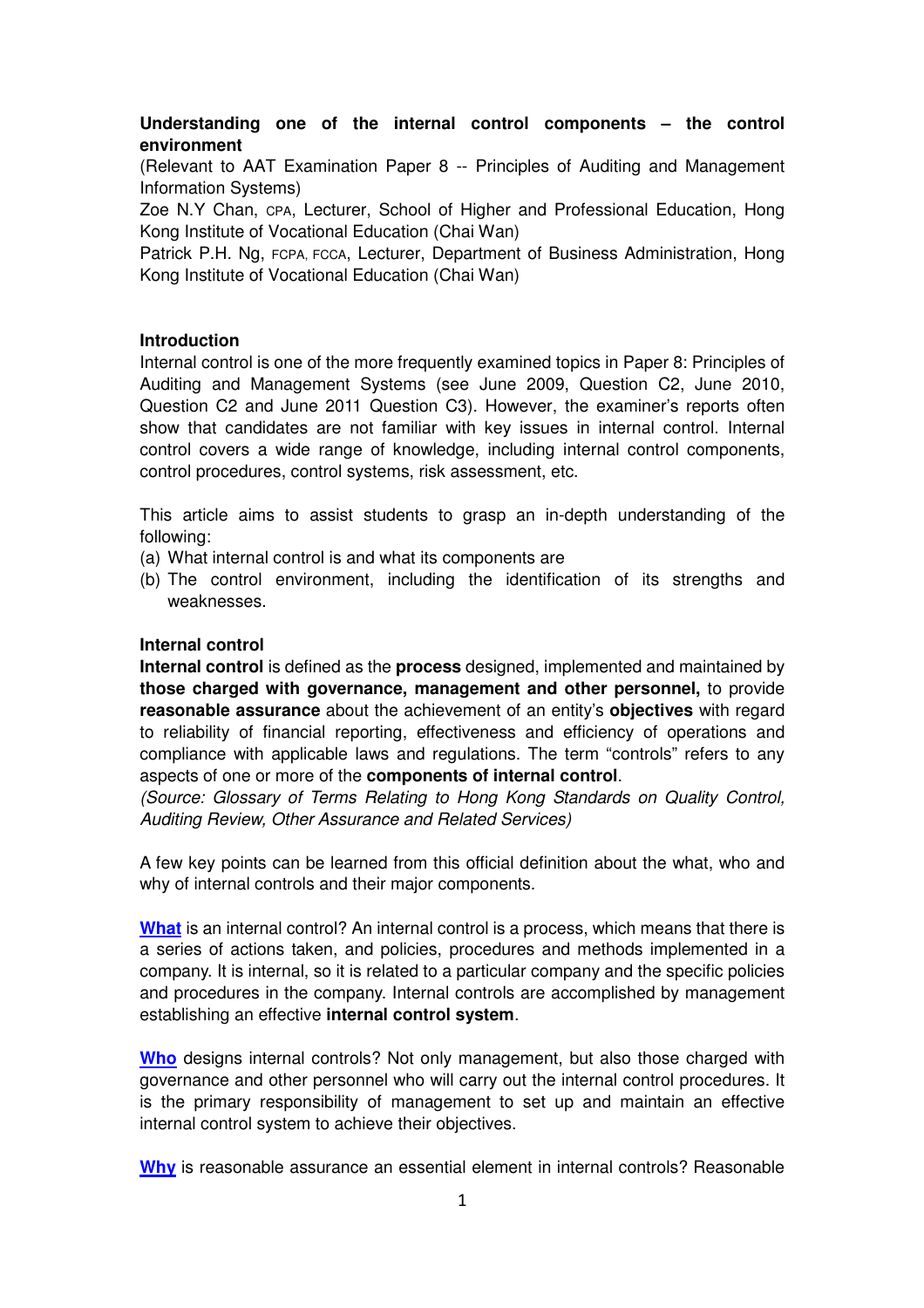assurance is less than absolute assurance but more than a low level of assurance. Management has some acceptable uncertainties about the effectiveness of internal controls. This implies that internal controls are not perfect or have some inherent limitations, e.g. human errors, management override, collusion between personnel, cost and benefits and inadequacies in dealing with changes in conditions such as environmental protection regulations.

Management has three objectives in establishing internal controls:

- 1) Reliability of financial reporting
- 2) Effectiveness and efficiency of operations
- 3) Compliance with applicable laws and regulations

Auditors are primarily concerned with internal controls that achieve the first objective because the objective of a financial statement audit is to give an opinion on whether the financial statements give a true and fair view. It is important for auditors to understand these controls and assess the control risk so as to determine the nature, timing and extent of audit testing. (See HKSA 315 "Identifying and Assessing the Risks of Material Misstatement through Understanding the Entity and Its Environment")

The major components of an internal control system include:

- 1) The control environment
- 2) The company's risk assessment process
- 3) Control activities
- 4) The information system (including the relevant business processes), relevant to financial reporting and communication
- 5) Monitoring of controls

## **The control environment**

The essential elements of the control environment are described in HKSA 315 "Identifying and Assessing the Risks of Material Misstatement through Understanding the Entity and Its Environment" and are thoroughly explained in AAT Paper 8 Study Text, "Principles of Auditing and Management Information Systems"**,** Teresa M. H. Ho, Lisa S.K. Wong, Pearson, 2011, chapter 6, pp. 136-137, as follows.

The control environment **embraces** the other four components of the internal control system because it sets the **tone** of an organization and influences the **consciousness** of its people. It is the **foundation** for effective internal controls, providing discipline and structure.

The control environment refers to the overall **attitude, awareness and actions** of management regarding internal controls and their importance. This is referred to the **triple A** of management. These as, in turn, are illustrated by the following seven elements, with strengths and weaknesses identified by auditor. (Strengths indicate the auditor's assessment as a strong control environment, whereas weaknesses denote a weak control environment.)

## **Seven elements of the control environment**

1. Communication and enforcement of integrity and ethical values – management's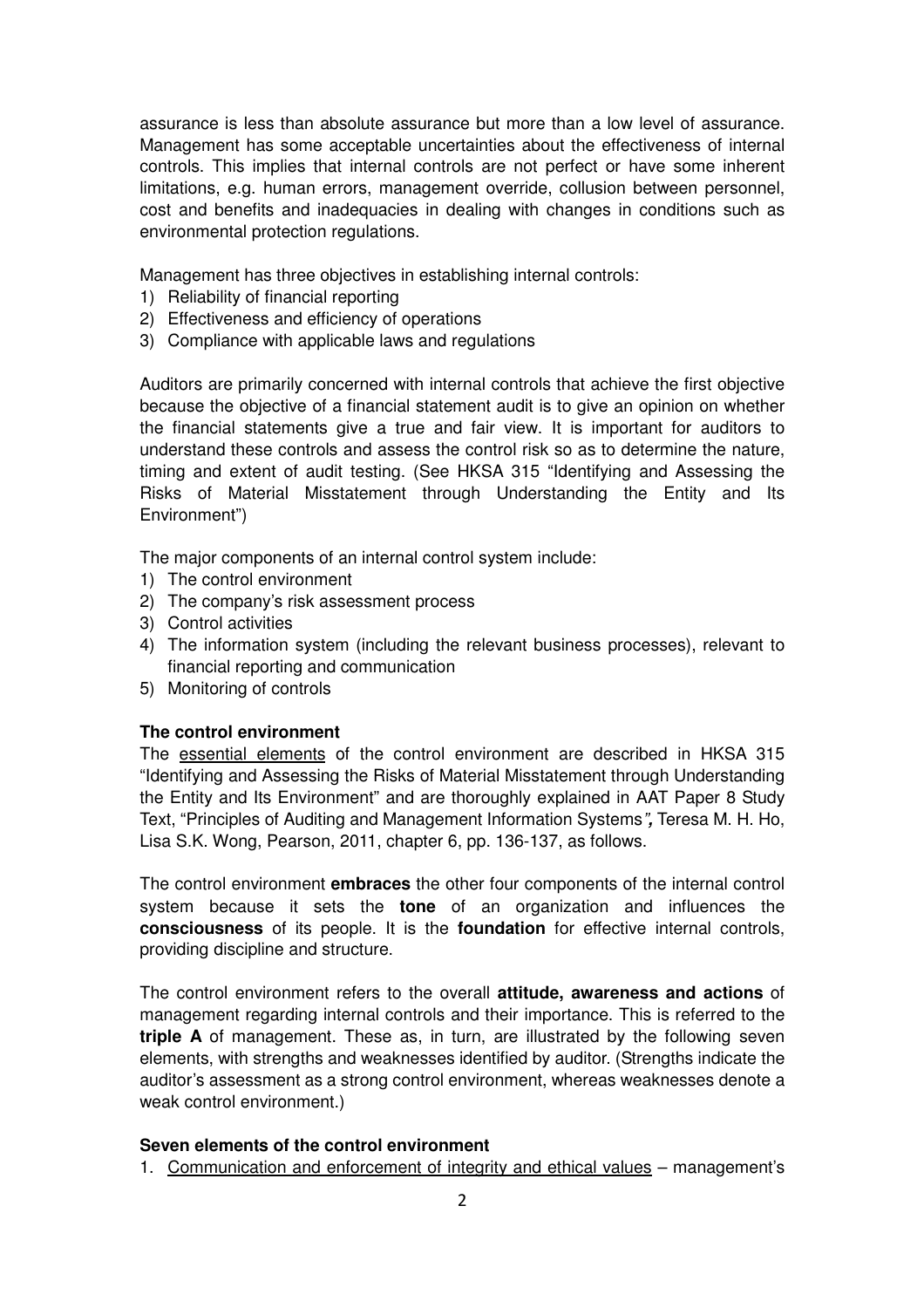actions in communicating the organization's ethical standards to its employees. This involves management actions to remove any incentive or temptation that may induce employees to engage in dishonest, illegal or unethical acts. The communication of company policies on integrity and ethical values includes the communication of behavioural standards to employees through policy statements, codes of conduct, etc.

Strengths: There is a code of ethical conduct (except in the case of small companies in which the manager closely monitors operations), and management has high integrity.

Weaknesses: Management suffers from a poor reputation due to a lack of integrity.

2. Commitment to competence – management's consideration of the competence levels for particular jobs. The commitment is reflected in the consideration of how to translate those levels into requisite knowledge and skills.

Strengths: Management hires competent staff who possess the knowledge and skills needed to perform the job duties.

Weaknesses: Management employs incompetent or inexperienced staff for senior or inappropriate positions.

3. Participation by those charged with governance – a company's control consciousness is significantly influenced by those charged with governance (board of directors and/or audit committee.) However, the effectiveness of those charged with governance depends on their level of independence and experience and the extent of their scrutiny over activities. The status and recognition of governance bodies is also important.

Strengths: There is an active board of directors with an audit committee taking the highest level of responsibilities charged with governance. Members of the audit committee are independent non-executive directors.

Weaknesses: A company does not have an internal audit department

4. Management's philosophy and operating style – management's awareness of and response to risks, financial reporting, information processing, accounting functions and personnel.

Strengths: A conservative management will more likely be prudent in preparing the financial reports, thus enhancing the truth and fairness of the financial statements. Weaknesses: An aggressive (risk-taking) management attitude will tend to achieve window dressing and manipulation of profits by selecting inappropriate accounting principle.

5. Organizational structure – establishes key areas of authority and responsibility and sets appropriate lines of reporting. This is a framework within which a company's activities needed to achieve its objectives are planned, executed, controlled and monitored.

Strengths: A client in a high-technology industry operates an agile organizational structure.

Weaknesses: A company's divisions may operate as autonomous units with little monitoring